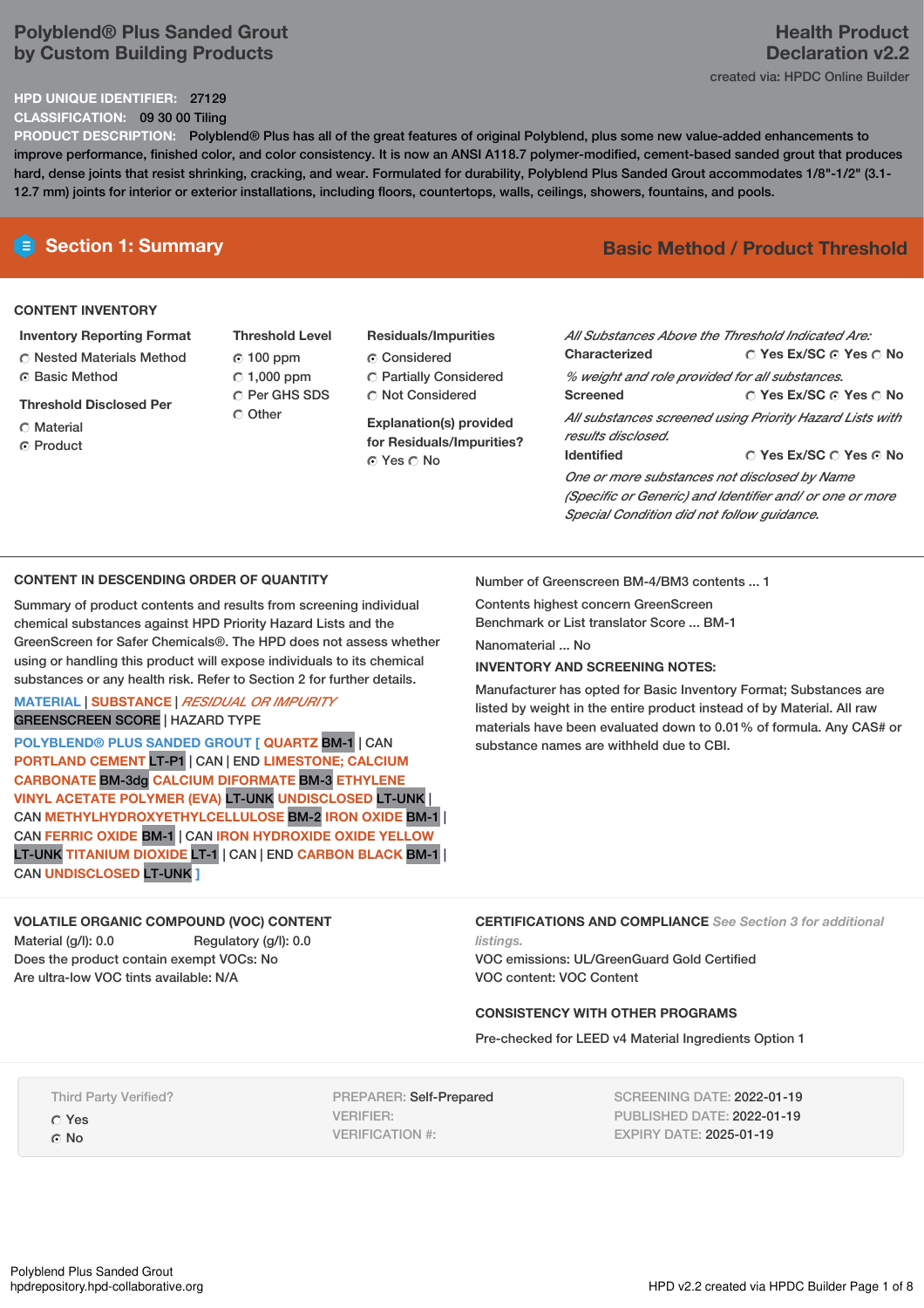This section lists contents in a product based on specific threshold(s) and reports detailed health information including hazards. This HPD uses the *inventory method indicated above, which is one of three possible methods:*

- *Basic Inventory method with Product-level threshold.*
- *Nested Material Inventory method with Product-level threshold*
- *Nested Material Inventory method with individual Material-level thresholds*

Definitions and requirements for the three inventory methods and requirements for each data field can be found in the HPD Open Standard version *2.2, available on the HPDC website at: [www.hpd-collaborative.org/hpd-2-2-standard](https://www.hpd-collaborative.org/hpd-2-2-standard)*

#### **POLYBLEND® PLUS SANDED GROUT**

PRODUCT THRESHOLD: 100 ppm RESIDUALS AND IMPURITIES CONSIDERED: Yes

RESIDUALS AND IMPURITIES NOTES: Residuals and impurities have been considered and disclosed from available information. Outside chemical analysis has not been performed.

OTHER PRODUCT NOTES:

ń

| <b>QUARTZ</b>            |                                          |                                                                                                           |                 |                         |                                                          | ID: 14808-60-7 |
|--------------------------|------------------------------------------|-----------------------------------------------------------------------------------------------------------|-----------------|-------------------------|----------------------------------------------------------|----------------|
|                          |                                          | HAZARD SCREENING METHOD: Pharos Chemical and Materials Library HAZARD SCREENING DATE: 2022-01-19 13:10:08 |                 |                         |                                                          |                |
| $\%$ : 60.0000 - 70.0000 | <b>GS: BM-1</b>                          | RC: None                                                                                                  |                 | NANO: No                | <b>SUBSTANCE ROLE: Filler</b>                            |                |
| <b>HAZARD TYPE</b>       | <b>AGENCY AND LIST TITLES</b>            |                                                                                                           | <b>WARNINGS</b> |                         |                                                          |                |
| CAN                      | <b>US CDC - Occupational Carcinogens</b> |                                                                                                           |                 | Occupational Carcinogen |                                                          |                |
| <b>CAN</b>               | CA EPA - Prop 65                         | Carcinogen - specific to chemical form or exposure<br>route                                               |                 |                         |                                                          |                |
| CAN                      | US NIH - Report on Carcinogens           | Known to be Human Carcinogen (respirable size -<br>occupational setting)                                  |                 |                         |                                                          |                |
| CAN                      | <b>MAK</b>                               | Carcinogen Group 1 - Substances that cause cancer in<br>man                                               |                 |                         |                                                          |                |
| CAN                      | <b>IARC</b>                              | Group 1 - Agent is carcinogenic to humans - inhaled<br>from occupational sources                          |                 |                         |                                                          |                |
| CAN                      | <b>IARC</b>                              | Group 1 - Agent is Carcinogenic to humans                                                                 |                 |                         |                                                          |                |
| CAN                      | GHS - New Zealand                        | 6.7A - Known or presumed human carcinogens                                                                |                 |                         |                                                          |                |
| <b>CAN</b>               | GHS - Japan                              |                                                                                                           | 1A]             |                         | H350 - May cause cancer [Carcinogenicity - Category      |                |
| CAN                      | GHS - Australia                          |                                                                                                           |                 | - Category 1A or 1B]    | H350i - May cause cancer by inhalation [Carcinogenicity] |                |

SUBSTANCE NOTES: Ranges given due to batch to batch variability.

| <b>PORTLAND CEMENT</b> |                                                                |          |          | ID: 65997-15-1                             |
|------------------------|----------------------------------------------------------------|----------|----------|--------------------------------------------|
|                        | HAZARD SCREENING METHOD: Pharos Chemical and Materials Library |          |          | HAZARD SCREENING DATE: 2022-01-19 13:10:09 |
| %: 30,0000 - 40,0000   | $GS: LT-P1$                                                    | RC: None | NANO: No | SUBSTANCE ROLE: Binder                     |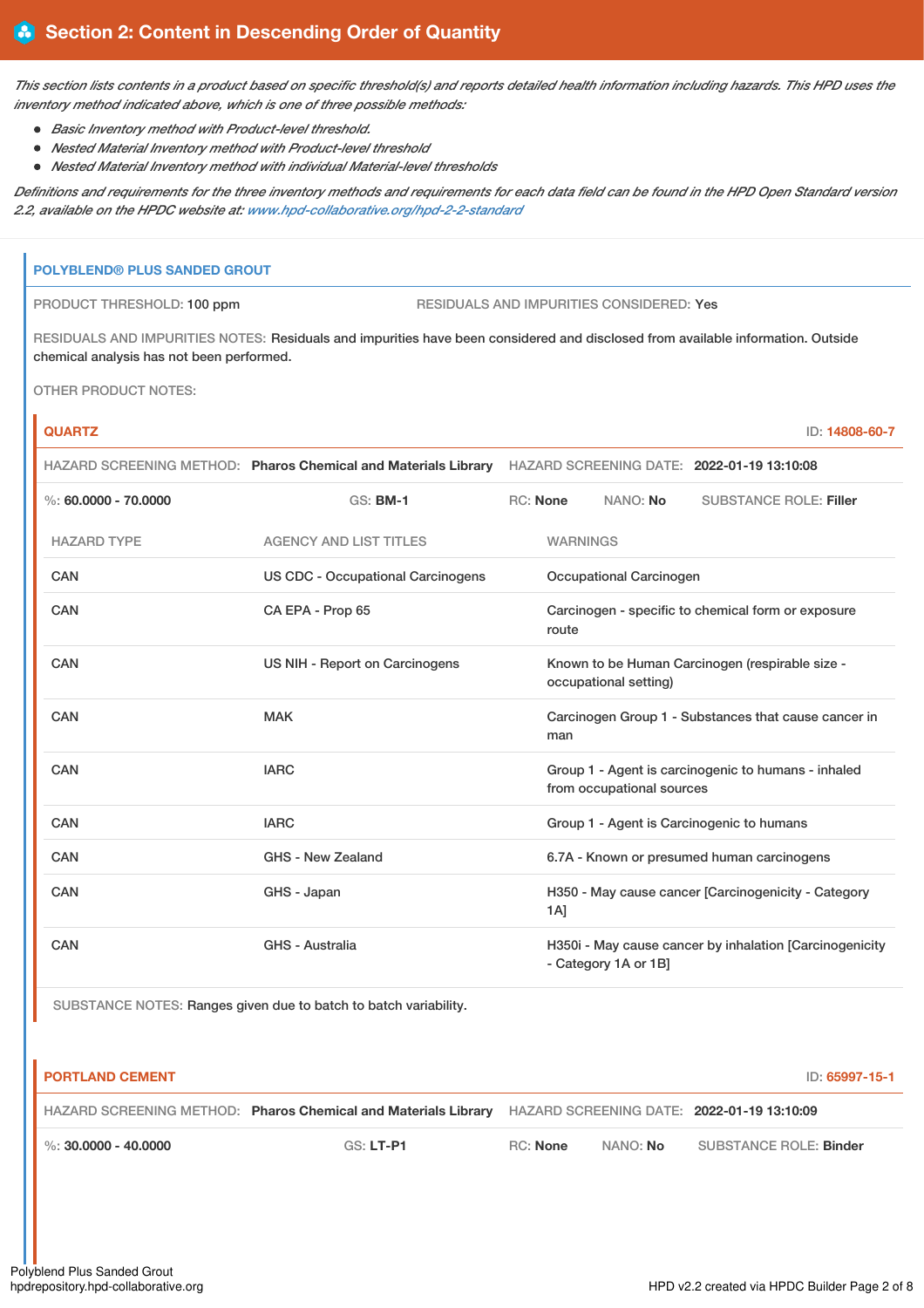| <b>HAZARD TYPE</b>                   | <b>AGENCY AND LIST TITLES</b>                                                                             |                                                                                                 | <b>WARNINGS</b>   |                                                        |                 |
|--------------------------------------|-----------------------------------------------------------------------------------------------------------|-------------------------------------------------------------------------------------------------|-------------------|--------------------------------------------------------|-----------------|
| <b>CAN</b>                           | <b>MAK</b>                                                                                                | Carcinogen Group 3B - Evidence of carcinogenic effects<br>but not sufficient for classification |                   |                                                        |                 |
| <b>END</b>                           | <b>TEDX - Potential Endocrine Disruptors</b>                                                              | <b>Potential Endocrine Disruptor</b>                                                            |                   |                                                        |                 |
|                                      | SUBSTANCE NOTES: Ranges given due to batch to batch variability.                                          |                                                                                                 |                   |                                                        |                 |
| <b>LIMESTONE; CALCIUM CARBONATE</b>  |                                                                                                           |                                                                                                 |                   |                                                        | ID: 1317-65-3   |
|                                      | HAZARD SCREENING METHOD: Pharos Chemical and Materials Library HAZARD SCREENING DATE: 2022-01-19 13:10:10 |                                                                                                 |                   |                                                        |                 |
| $\%: 0.7500 - 1.5000$                | GS: BM-3dg                                                                                                | <b>RC: None</b>                                                                                 | NANO: No          | <b>SUBSTANCE ROLE: Filler</b>                          |                 |
| <b>HAZARD TYPE</b>                   | <b>AGENCY AND LIST TITLES</b>                                                                             |                                                                                                 | <b>WARNINGS</b>   |                                                        |                 |
| None found                           |                                                                                                           |                                                                                                 |                   | No warnings found on HPD Priority Hazard Lists         |                 |
|                                      | SUBSTANCE NOTES: Ranges given due to batch to batch variability.                                          |                                                                                                 |                   |                                                        |                 |
| <b>CALCIUM DIFORMATE</b>             |                                                                                                           |                                                                                                 |                   |                                                        | ID: 544-17-2    |
|                                      | HAZARD SCREENING METHOD: Pharos Chemical and Materials Library HAZARD SCREENING DATE: 2022-01-19 13:10:10 |                                                                                                 |                   |                                                        |                 |
| $\%: 0.5000 - 0.6500$                | <b>GS: BM-3</b>                                                                                           | RC: None                                                                                        | NANO: No          | <b>SUBSTANCE ROLE: Accelerator</b>                     |                 |
| <b>HAZARD TYPE</b>                   | <b>AGENCY AND LIST TITLES</b>                                                                             |                                                                                                 | <b>WARNINGS</b>   |                                                        |                 |
| None found                           |                                                                                                           |                                                                                                 |                   | No warnings found on HPD Priority Hazard Lists         |                 |
|                                      | SUBSTANCE NOTES: Ranges given due to batch to batch variability.                                          |                                                                                                 |                   |                                                        |                 |
| ETHYLENE VINYL ACETATE POLYMER (EVA) |                                                                                                           |                                                                                                 |                   |                                                        | ID: 24937-78-8  |
|                                      | HAZARD SCREENING METHOD: Pharos Chemical and Materials Library HAZARD SCREENING DATE: 2022-01-19 13:10:11 |                                                                                                 |                   |                                                        |                 |
| $\%: 0.5000 - 1.5000$                | <b>GS: LT-UNK</b>                                                                                         |                                                                                                 | RC: None NANO: No | <b>SUBSTANCE ROLE: Polymer species</b>                 |                 |
| <b>HAZARD TYPE</b>                   | <b>AGENCY AND LIST TITLES</b>                                                                             |                                                                                                 | <b>WARNINGS</b>   |                                                        |                 |
| None found                           |                                                                                                           |                                                                                                 |                   | No warnings found on HPD Priority Hazard Lists         |                 |
|                                      | SUBSTANCE NOTES: Ranges given due to batch to batch variability.                                          |                                                                                                 |                   |                                                        |                 |
|                                      |                                                                                                           |                                                                                                 |                   |                                                        |                 |
|                                      |                                                                                                           |                                                                                                 |                   |                                                        |                 |
| <b>UNDISCLOSED</b>                   |                                                                                                           |                                                                                                 |                   |                                                        | ID: Undisclosed |
|                                      | HAZARD SCREENING METHOD: Pharos Chemical and Materials Library HAZARD SCREENING DATE: 2022-01-19 13:10:12 |                                                                                                 |                   |                                                        |                 |
| %: $0.2000 - 0.3000$                 | <b>GS: LT-UNK</b>                                                                                         | RC: None                                                                                        | NANO: No          | <b>SUBSTANCE ROLE: Binder</b>                          |                 |
| <b>HAZARD TYPE</b><br><b>CAN</b>     | <b>AGENCY AND LIST TITLES</b><br><b>MAK</b>                                                               |                                                                                                 | <b>WARNINGS</b>   | Carcinogen Group 3B - Evidence of carcinogenic effects |                 |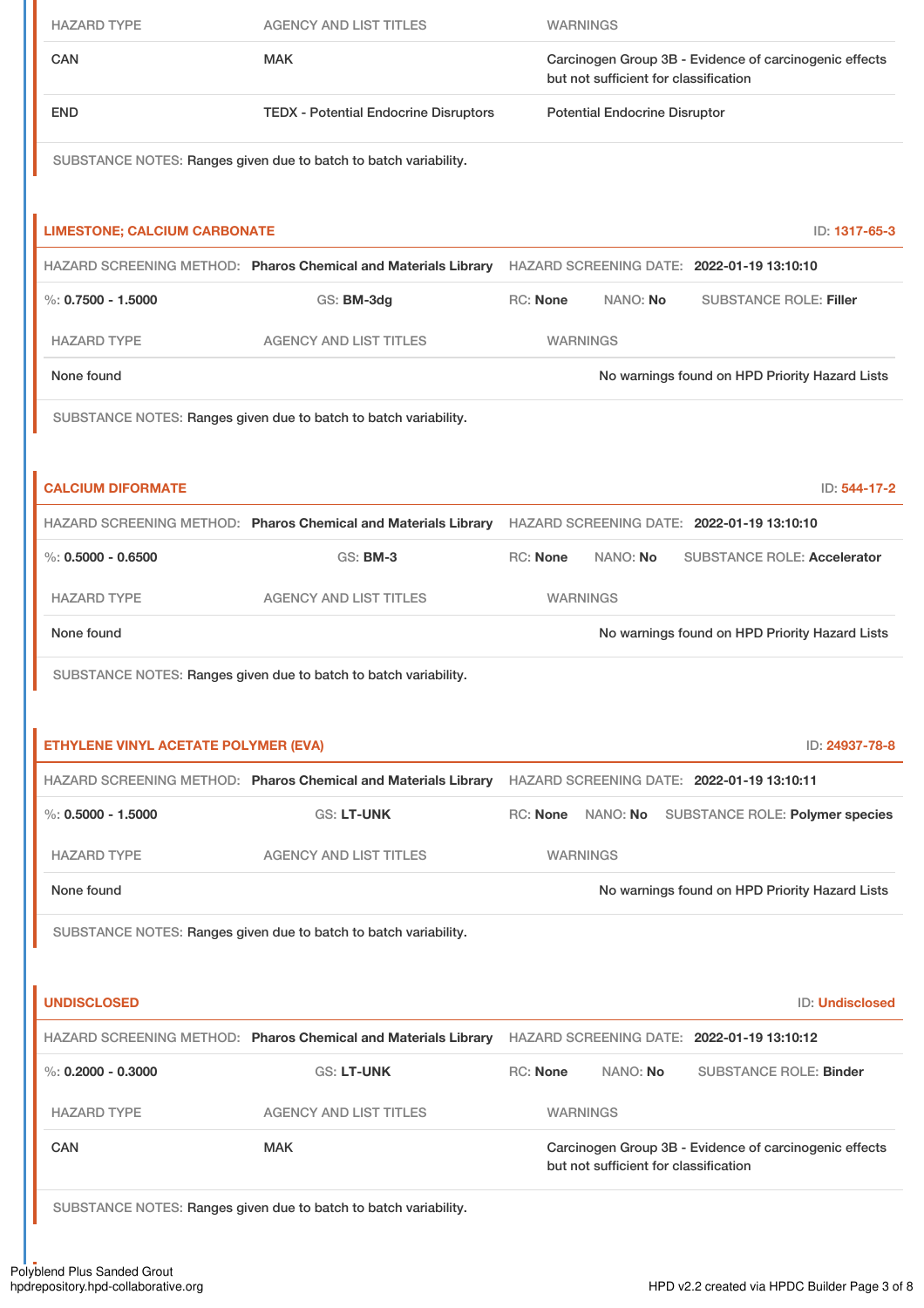| <b>METHYLHYDROXYETHYLCELLULOSE</b> |                                                                                                           |                                                                                                 |                                       | ID: 9032-42-2                                          |
|------------------------------------|-----------------------------------------------------------------------------------------------------------|-------------------------------------------------------------------------------------------------|---------------------------------------|--------------------------------------------------------|
|                                    | HAZARD SCREENING METHOD: Pharos Chemical and Materials Library HAZARD SCREENING DATE: 2022-01-19 13:10:12 |                                                                                                 |                                       |                                                        |
| %: $0.0200 - 0.0350$               | <b>GS: BM-2</b>                                                                                           |                                                                                                 |                                       | RC: None NANO: No SUBSTANCE ROLE: Viscosity modifier   |
| <b>HAZARD TYPE</b>                 | <b>AGENCY AND LIST TITLES</b>                                                                             |                                                                                                 | <b>WARNINGS</b>                       |                                                        |
| None found                         |                                                                                                           |                                                                                                 |                                       | No warnings found on HPD Priority Hazard Lists         |
|                                    | SUBSTANCE NOTES: Ranges given due to batch to batch variability.                                          |                                                                                                 |                                       |                                                        |
|                                    |                                                                                                           |                                                                                                 |                                       |                                                        |
| <b>IRON OXIDE</b>                  |                                                                                                           |                                                                                                 |                                       | ID: 1317-61-9                                          |
|                                    | HAZARD SCREENING METHOD: Pharos Chemical and Materials Library HAZARD SCREENING DATE: 2022-01-19 13:10:13 |                                                                                                 |                                       |                                                        |
| %: $0.0000 - 0.7500$               | <b>GS: BM-1</b>                                                                                           | <b>RC: None</b>                                                                                 | NANO: No                              | <b>SUBSTANCE ROLE: Pigment</b>                         |
| <b>HAZARD TYPE</b>                 | <b>AGENCY AND LIST TITLES</b>                                                                             |                                                                                                 | <b>WARNINGS</b>                       |                                                        |
| <b>CAN</b>                         | <b>MAK</b>                                                                                                |                                                                                                 | but not sufficient for classification | Carcinogen Group 3B - Evidence of carcinogenic effects |
|                                    | SUBSTANCE NOTES: Ranges given due to batch to batch variability.                                          |                                                                                                 |                                       |                                                        |
|                                    |                                                                                                           |                                                                                                 |                                       |                                                        |
| <b>FERRIC OXIDE</b>                |                                                                                                           |                                                                                                 |                                       | ID: 1309-37-1                                          |
|                                    | HAZARD SCREENING METHOD: Pharos Chemical and Materials Library HAZARD SCREENING DATE: 2022-01-19 13:10:13 |                                                                                                 |                                       |                                                        |
| $\%$ : 0.0000 - 0.7500             | <b>GS: BM-1</b>                                                                                           | RC: None                                                                                        | NANO: No                              | <b>SUBSTANCE ROLE: Pigment</b>                         |
| <b>HAZARD TYPE</b>                 | <b>AGENCY AND LIST TITLES</b>                                                                             |                                                                                                 | <b>WARNINGS</b>                       |                                                        |
| CAN                                | <b>MAK</b>                                                                                                | Carcinogen Group 3B - Evidence of carcinogenic effects<br>but not sufficient for classification |                                       |                                                        |
|                                    | SUBSTANCE NOTES: Ranges given due to batch to batch variability.                                          |                                                                                                 |                                       |                                                        |
|                                    |                                                                                                           |                                                                                                 |                                       |                                                        |
| <b>IRON HYDROXIDE OXIDE YELLOW</b> |                                                                                                           |                                                                                                 |                                       | ID: 20344-49-4                                         |
|                                    | HAZARD SCREENING METHOD: Pharos Chemical and Materials Library HAZARD SCREENING DATE: 2022-01-19 13:10:14 |                                                                                                 |                                       |                                                        |
| $\%$ : 0.0000 - 0.7500             | <b>GS: LT-UNK</b>                                                                                         | RC: None                                                                                        | NANO: No                              | <b>SUBSTANCE ROLE: Pigment</b>                         |
| <b>HAZARD TYPE</b>                 | <b>AGENCY AND LIST TITLES</b>                                                                             |                                                                                                 | <b>WARNINGS</b>                       |                                                        |
| None found                         |                                                                                                           |                                                                                                 |                                       | No warnings found on HPD Priority Hazard Lists         |
|                                    | SUBSTANCE NOTES: Ranges given due to batch to batch variability.                                          |                                                                                                 |                                       |                                                        |
|                                    |                                                                                                           |                                                                                                 |                                       |                                                        |
| <b>TITANIUM DIOXIDE</b>            |                                                                                                           |                                                                                                 |                                       | ID: 13463-67-7                                         |
|                                    | HAZARD SCREENING METHOD: Pharos Chemical and Materials Library HAZARD SCREENING DATE: 2022-01-19 13:10:14 |                                                                                                 |                                       |                                                        |
| $\%$ : 0.0000 - 1.0000             | <b>GS: LT-1</b>                                                                                           | RC: None                                                                                        | NANO: No                              | <b>SUBSTANCE ROLE: Pigment</b>                         |
|                                    |                                                                                                           |                                                                                                 |                                       |                                                        |
|                                    |                                                                                                           |                                                                                                 |                                       |                                                        |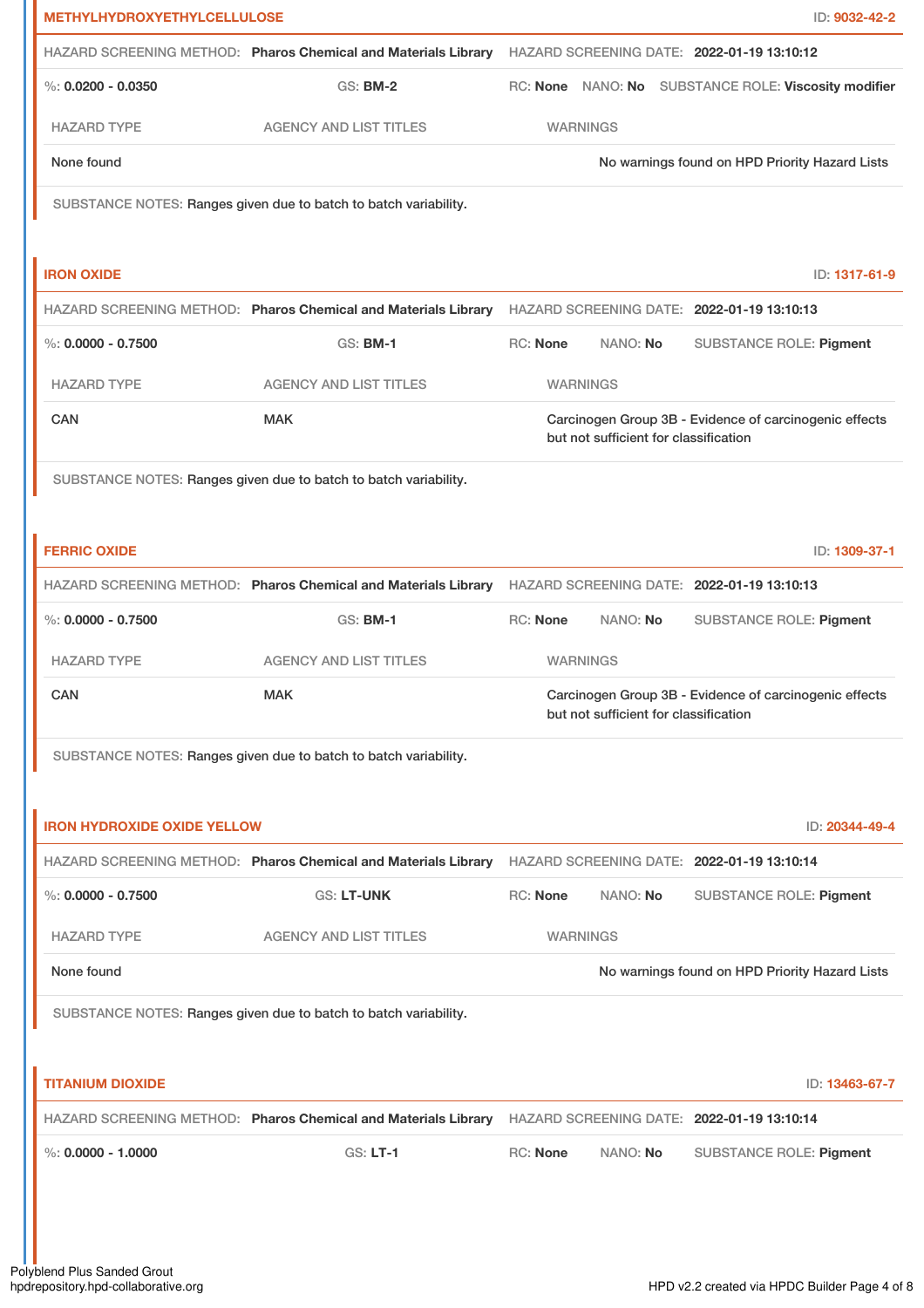| <b>HAZARD TYPE</b> | <b>AGENCY AND LIST TITLES</b>                | <b>WARNINGS</b>                                                                                         |
|--------------------|----------------------------------------------|---------------------------------------------------------------------------------------------------------|
| <b>CAN</b>         | <b>US CDC - Occupational Carcinogens</b>     | Occupational Carcinogen                                                                                 |
| <b>CAN</b>         | CA EPA - Prop 65                             | Carcinogen - specific to chemical form or exposure<br>route                                             |
| <b>CAN</b>         | <b>IARC</b>                                  | Group 2B - Possibly carcinogenic to humans - inhaled<br>from occupational sources                       |
| <b>CAN</b>         | <b>MAK</b>                                   | Carcinogen Group 3A - Evidence of carcinogenic effects<br>but not sufficient to establish MAK/BAT value |
| <b>END</b>         | <b>TEDX - Potential Endocrine Disruptors</b> | <b>Potential Endocrine Disruptor</b>                                                                    |
| <b>CAN</b>         | <b>MAK</b>                                   | Carcinogen Group 4 - Non-genotoxic carcinogen with<br>low risk under MAK/BAT levels                     |
| <b>CAN</b>         | EU - GHS (H-Statements) Annex 6 Table 3-1    | H351 - Suspected of causing cancer [Carcinogenicity -<br>Category 2]                                    |

SUBSTANCE NOTES: Ranges given due to batch to batch variability.

#### **CARBON BLACK** ID: **1333-86-4**

|            |                      | HAZARD SCREENING METHOD: Pharos Chemical and Materials Library | HAZARD SCREENING DATE: 2022-01-19 13:10:15                                                      |  |                 |                                                      |
|------------|----------------------|----------------------------------------------------------------|-------------------------------------------------------------------------------------------------|--|-----------------|------------------------------------------------------|
|            | %: $0.0000 - 1.0000$ | <b>GS: BM-1</b>                                                | RC: None                                                                                        |  | NANO: <b>No</b> | SUBSTANCE ROLE: Pigment                              |
|            | <b>HAZARD TYPE</b>   | <b>AGENCY AND LIST TITLES</b>                                  | <b>WARNINGS</b>                                                                                 |  |                 |                                                      |
| <b>CAN</b> |                      | US CDC - Occupational Carcinogens                              | Occupational Carcinogen                                                                         |  |                 |                                                      |
| CAN        |                      | <b>MAK</b>                                                     | Carcinogen Group 3B - Evidence of carcinogenic effects<br>but not sufficient for classification |  |                 |                                                      |
| <b>CAN</b> |                      | CA EPA - Prop 65                                               | Carcinogen - specific to chemical form or exposure<br>route                                     |  |                 |                                                      |
| <b>CAN</b> |                      | <b>IARC</b>                                                    | from occupational sources                                                                       |  |                 | Group 2B - Possibly carcinogenic to humans - inhaled |
|            |                      |                                                                |                                                                                                 |  |                 |                                                      |

SUBSTANCE NOTES: Ranges given due to batch to batch variability.

| <b>UNDISCLOSED</b>   |                                                                |          |                                            |  | ID: Undisclosed                                |  |
|----------------------|----------------------------------------------------------------|----------|--------------------------------------------|--|------------------------------------------------|--|
|                      | HAZARD SCREENING METHOD: Pharos Chemical and Materials Library |          | HAZARD SCREENING DATE: 2022-01-19 13:10:15 |  |                                                |  |
| %: $0.0000 - 0.5000$ | <b>GS: LT-UNK</b>                                              | RC: None | NANO: No SUBSTANCE ROLE: Water resistance  |  |                                                |  |
| <b>HAZARD TYPE</b>   | <b>AGENCY AND LIST TITLES</b>                                  |          | <b>WARNINGS</b>                            |  |                                                |  |
| None found           |                                                                |          |                                            |  | No warnings found on HPD Priority Hazard Lists |  |
|                      |                                                                |          |                                            |  |                                                |  |

SUBSTANCE NOTES: Ranges given due to batch to batch variability.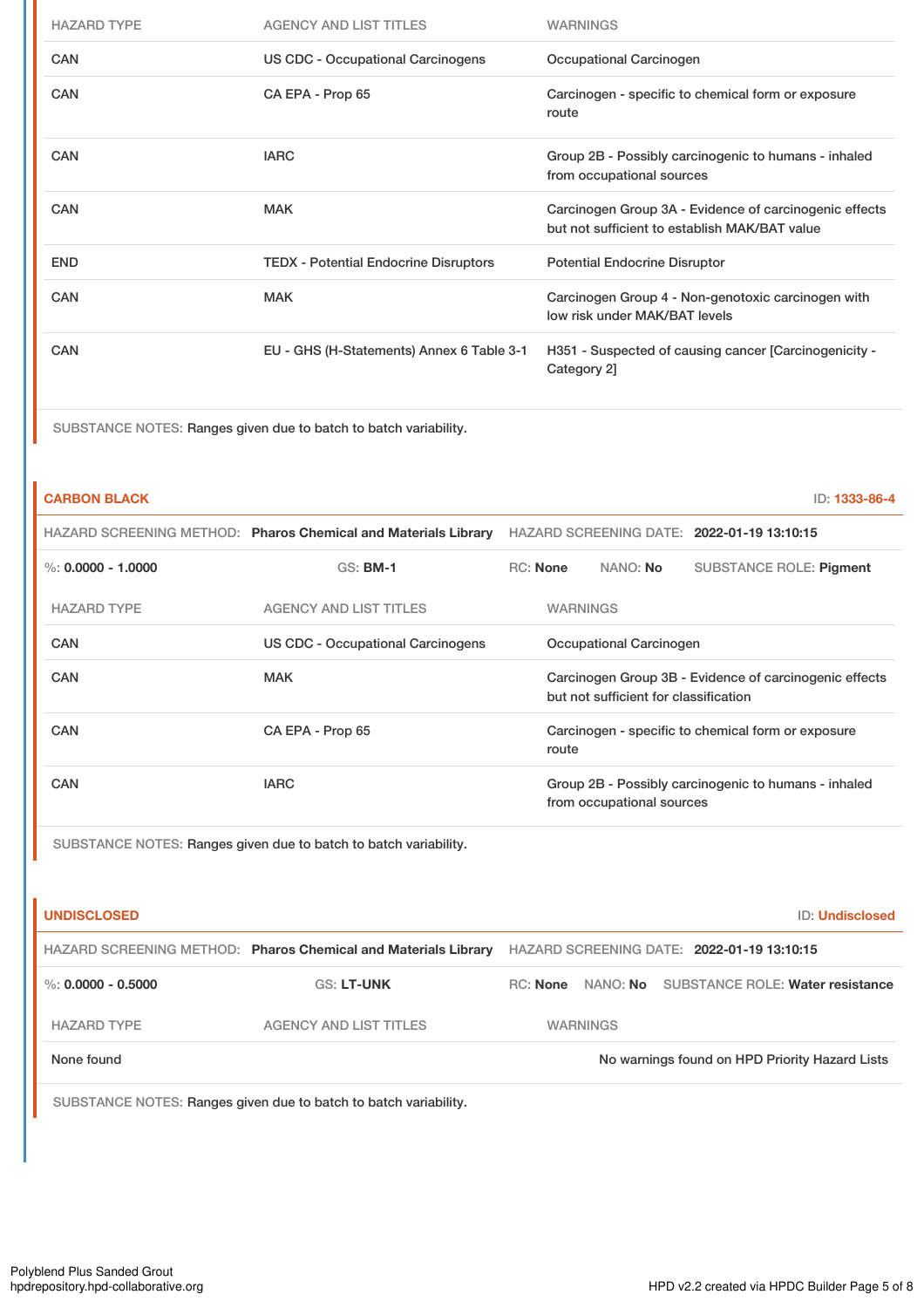This section lists applicable certification and standards compliance information for VOC emissions and VOC content. Other types of health or *environmental performance testing or certifications completed for the product may be provided.*

| <b>VOC EMISSIONS</b>                                                                                                                                                                                                           | <b>UL/GreenGuard Gold Certified</b> |                     |                                                   |  |  |  |
|--------------------------------------------------------------------------------------------------------------------------------------------------------------------------------------------------------------------------------|-------------------------------------|---------------------|---------------------------------------------------|--|--|--|
| <b>CERTIFYING PARTY: Third Party</b><br><b>APPLICABLE FACILITIES: ALL</b><br><b>CERTIFICATE URL:</b><br>https://www.custombuildingproducts.com/reference-<br>library/leed-certification/greenguard-gold-<br>certification.aspx | ISSUE DATE: 2020-06-<br>04          | <b>EXPIRY DATE:</b> | <b>CERTIFIER OR LAB: UL</b><br>Environment        |  |  |  |
| CERTIFICATION AND COMPLIANCE NOTES:                                                                                                                                                                                            |                                     |                     |                                                   |  |  |  |
| <b>VOC CONTENT</b>                                                                                                                                                                                                             | <b>VOC Content</b>                  |                     |                                                   |  |  |  |
| <b>CERTIFYING PARTY: Self-declared</b><br><b>APPLICABLE FACILITIES: ALL</b><br><b>CERTIFICATE URL:</b>                                                                                                                         | ISSUE DATE: 2020-09-<br>21          | <b>EXPIRY DATE:</b> | <b>CERTIFIER OR LAB: SELF-</b><br><b>DECLARED</b> |  |  |  |

CERTIFICATION AND COMPLIANCE NOTES:

# **Section 4: Accessories**

This section lists related products or materials that the manufacturer requires or recommends for installation (such as adhesives or fasteners), maintenance, cleaning, or operations. For information relating to the contents of these related products, refer to their applicable Health Product *Declarations, if available.*

No accessories are required for this product.

# **Section 5: General Notes**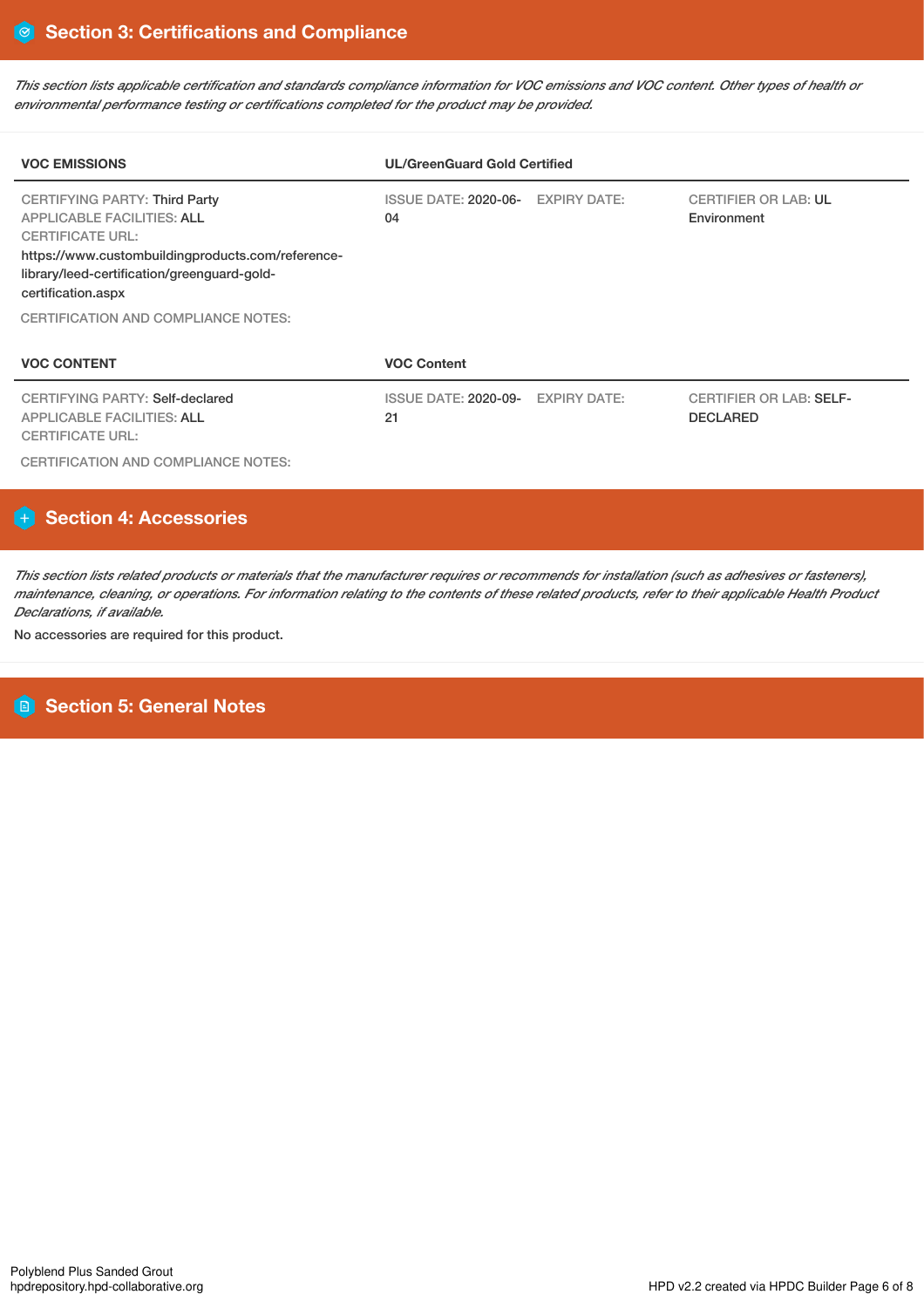#### **MANUFACTURER INFORMATION**

MANUFACTURER: **Custom Building Products** ADDRESS: **10400 Pioneer Blvd Unit #3 Santa Fe Springs California 90670, United States WEBSITE: https://www.custombuildingproducts.com/products/grout-**

**materials/cement-grout/polyblend/polyblendplus-sandedgrout.aspx#**

CONTACT NAME: **Tim Kennedy** TITLE: **Compliance Steward** PHONE: **8002728786** EMAIL: **technicalservicedepartment@cbpmail.net**

The listed contact is responsible for the validity of this HPD and attests that it is accurate and complete to the best of his or her knowledge. **KEY**

#### **Hazard Types**

- **AQU** Aquatic toxicity **CAN** Cancer **DEV** Developmental toxicity **END** Endocrine activity **EYE** Eye irritation/corrosivity **GEN** Gene mutation **GLO** Global warming
- **LAN** Land toxicity **MAM** Mammalian/systemic/organ toxicity **MUL** Multiple **NEU** Neurotoxicity **NF** Not found on Priority Hazard Lists **OZO** Ozone depletion **PBT** Persistent, bioaccumulative, and toxic

**PHY** Physical hazard (flammable or reactive) **REP** Reproductive **RES** Respiratory sensitization **SKI** Skin sensitization/irritation/corrosivity **UNK** Unknown

**LT-1** List Translator 1 (Likely Benchmark-1) **LT-UNK** List Translator Benchmark Unknown (the chemical is present on at least one GreenScreen Specified List, but the information contained within the list did not result in a clear mapping to a LT-1 or LTP1 score.) **NoGS** No GreenScreen.

## **GreenScreen (GS) BM-4** Benchmark 4 (prefer-safer chemical)

**BM-3** Benchmark 3 (use but still opportunity for improvement) **BM-2** Benchmark 2 (use but search for safer substitutes) **BM-1** Benchmark 1 (avoid - chemical of high concern) **BM-U** Benchmark Unspecified (due to insufficient data) **LT-P1** List Translator Possible 1 (Possible Benchmark-1)

#### **Recycled Types**

**PreC** Pre-consumer recycled content **PostC** Post-consumer recycled content **UNK** Inclusion of recycled content is unknown **None** Does not include recycled content

#### **Other Terms:**

**GHS SDS** Globally Harmonized System of Classification and Labeling of Chemicals Safety Data Sheet

#### **Inventory Methods:**

**Nested Method / Material Threshold** Substances listed within each material per threshold indicated per material **Nested Method / Product Threshold** Substances listed within each material per threshold indicated per product **Basic Method / Product Threshold** Substances listed individually per threshold indicated per product

**Nano** Composed of nano scale particles or nanotechnology **Third Party Verified** Verification by independent certifier approved by HPDC **Preparer** Third party preparer, if not self-prepared by manufacturer **Applicable facilities** Manufacturing sites to which testing applies

The Health Product Declaration (HPD) Open Standard provides for the disclosure of product contents and potential associated human and environmental health hazards. Hazard associations are based on the HPD Priority Hazard Lists, the GreenScreen List Translator™, and when *available, full GreenScreen® assessments. The HPD Open Standard v2.1 is not:*

- *<sup>a</sup> method for the assessment of exposure or risk associated with product handling or use,*
- If a method for assessing potential health impacts of: (i) substances used or created during the manufacturing process or (ii) substances created *after the product is delivered for end use.*

Information about life cycle, exposure and/or risk assessments performed on the product may be reported by the manufacturer in appropriate Notes *sections, and/or, where applicable, in the Certifications section.*

The HPD Open Standard was created and is supported by the Health Product Declaration Collaborative (the HPD Collaborative), a customer-led organization composed of stakeholders throughout the building industry that is committed to the continuous improvement of building products *through transparency, openness, and innovation throughout the product supply chain.*

The product manufacturer and any applicable independent verifier are solely responsible for the accuracy of statements and claims made in this Polyblend Plus Sanded Grout<br>hpdrepository.hpd-collaborative.org